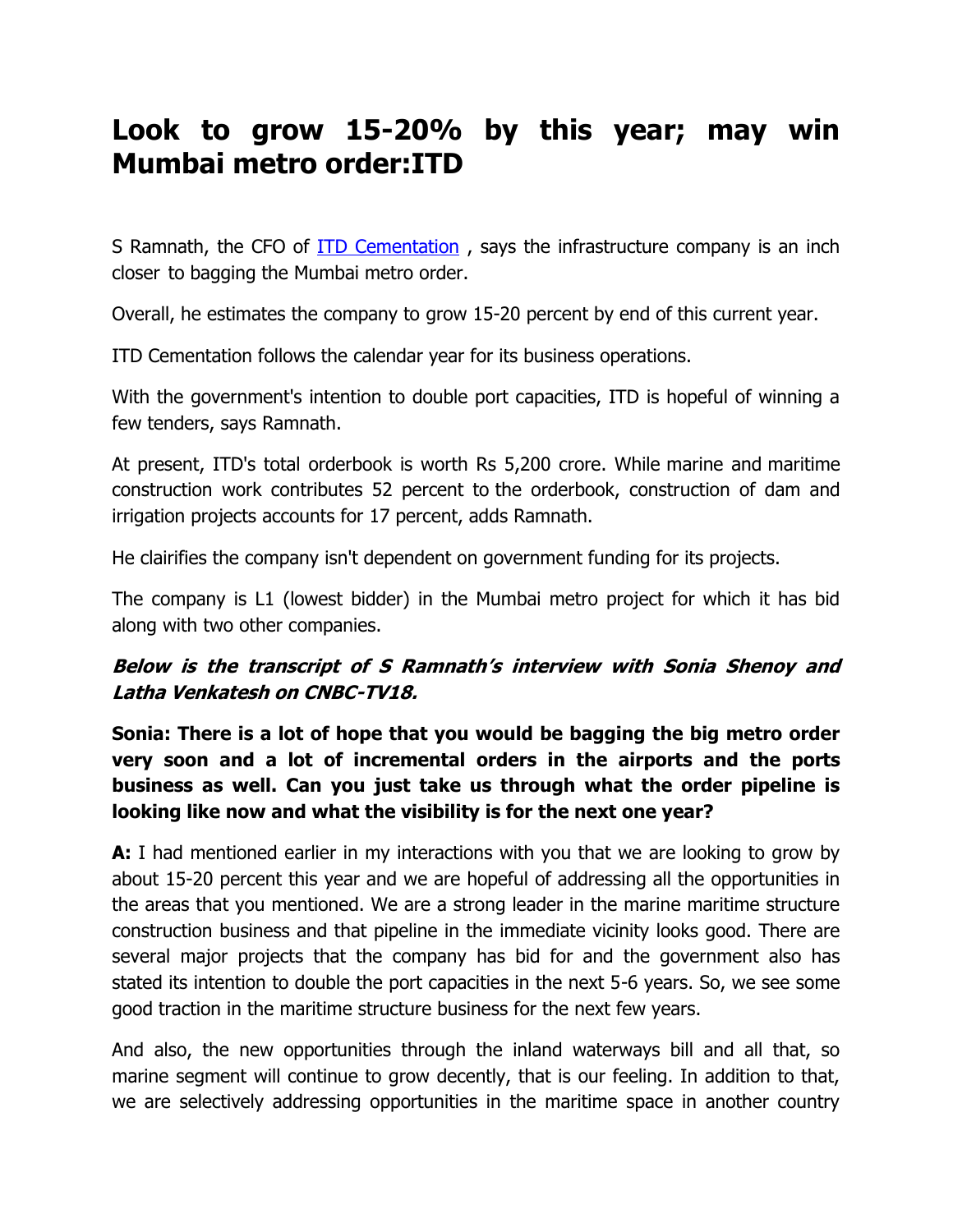also where we are in discussions. We are still at the bidding stage and all that. So, for the first time we are looking at some opportunity outside India. So, this business. And apart from that of course, we look to grow our presence in the metro space, water is another area.

So, from a positional point of view, the company is reasonably well positioned to benefit from any additional initiatives in all these areas.

#### **Latha: Can you split up your order book? How much is from marine and maritime related work? How much is from metro and others?**

**A:** As of December, our order book was about Rs 5,204 crore and about 52 percent of that is from marine and about 16 percent is from metros.

## **Latha: Expect this metro significantly, we hear that the Maharashtra Chief Minister is pushing for faster implementation or at least construction of the metro in Mumbai. You were L1 in one of those orders, were you not?**

**A:** Yes, we are L1, but the orders were expected to be converted. The L1 status was supposed to be converted by March that has not happened. So, it is getting delayed for

some unknown reasons.

## **Latha: And if that happens, then your Rs 5,200 grows up significantly. It would be a 50 percent push to your order book.**

**A:** We are in consortium with two other parties and our share in that consortium is 40 percent. Yes, but that will be a big ticket order, so our share in that is about 40 percent, so it will be a decent growth to the order book. In addition, we are also L1 in another contract which contains marine work at Tamil Nadu. So, this also possibly could get  $-1$ do not know what is the status there now, because these take time to get awarded.

## **Latha: What is the visibility in terms of L1 positions or tenders in the marketin the maritime sector?**

**A:** There are several projects we are pursuing. Visibility in terms of value is difficult to assign. But, among the large ticket projects that we are pursuing, one is construction of a virgin port at Kerala and there is, as I mentioned, one in another country that we are pursuing, in Bangladesh, that could be some maritime related work there. There are also additional port expansions planned across many major ports in India. So, we will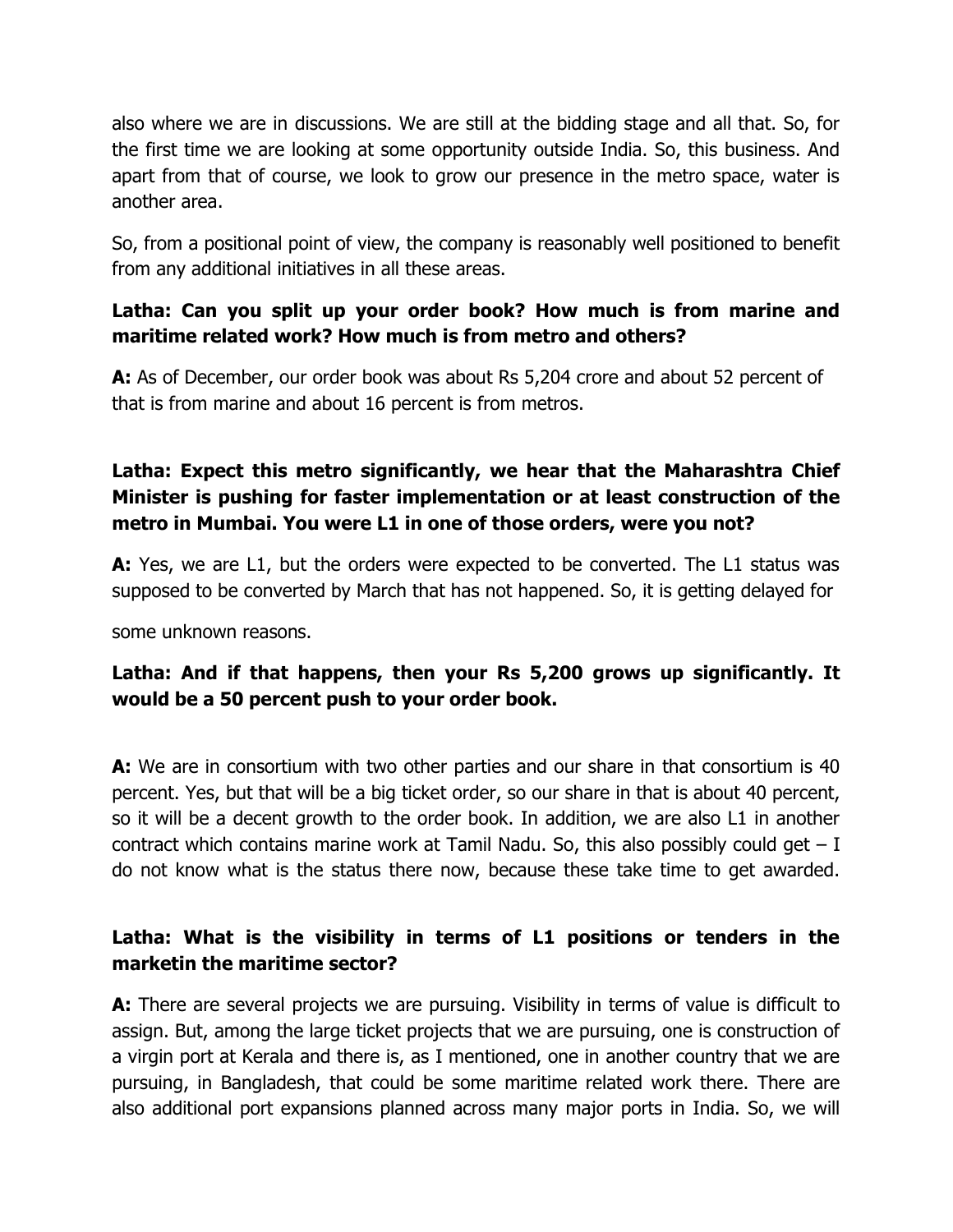be pursuing all these opportunities selectively and some other projects also related to inland waterways development. Through that, there could be some terminal constructions across the major waterways that the country is planning.

So, these are some opportunities we will be considering and evaluating as we go along.

## **Sonia: But, you just spoke about the delay in the timeline for the metro projects and that is a bit disappointing. Do you think that the metro projects may not flow through in the first half of FY17? Will it get delayed further you think?**

**A:** I am not actually aware what is the reason for the delay. So, I will not be able to answer that question. But the governments are committed to ensuring this important development to happen for the city of Mumbai because it is an underground major prestigious project from infrastructure point of view for the country. I think it will happen, it is getting delayed for some other reasons that we are not aware of.

**Latha: You must pardon our scepticism, we have lived in this city long enough and not seen the metro grow as fast as it has in other cities, despite the teaming millions who will use it. That apart, margins. How will margins trend in the current year? Will they be an improvement over last year?** 

#### **What did you do in FY16 in terms of margins?**

**A:** Calendar year, 2015 our margins were around 7 percent. As you know, December is our year-end and we expect our margins to improve this year. But, I have been on record on your channel saying that the improvement is more likely to happen gradually. It will be improving substantially this year, but we will go to more normalised margins by CY17.

## **Sonia: You spoke about being L1 in one of the Chennai marine orders. Can you give us some indication of what the quantum of that order is and what kind of margins would you enjoy in these marine orders?**

**A:** Marine orders typically have been traditionally higher margin yielding business for us, but I do not want to talk about values on this marine order in Chennai, but it is a substantial amount, because the values can change before award.

## **Latha: You are dependent entirely on governments moving on orders. Are you seeing a substantial improvement compared to 2015 or 2014 or 2013? Is there a quantum leap?**